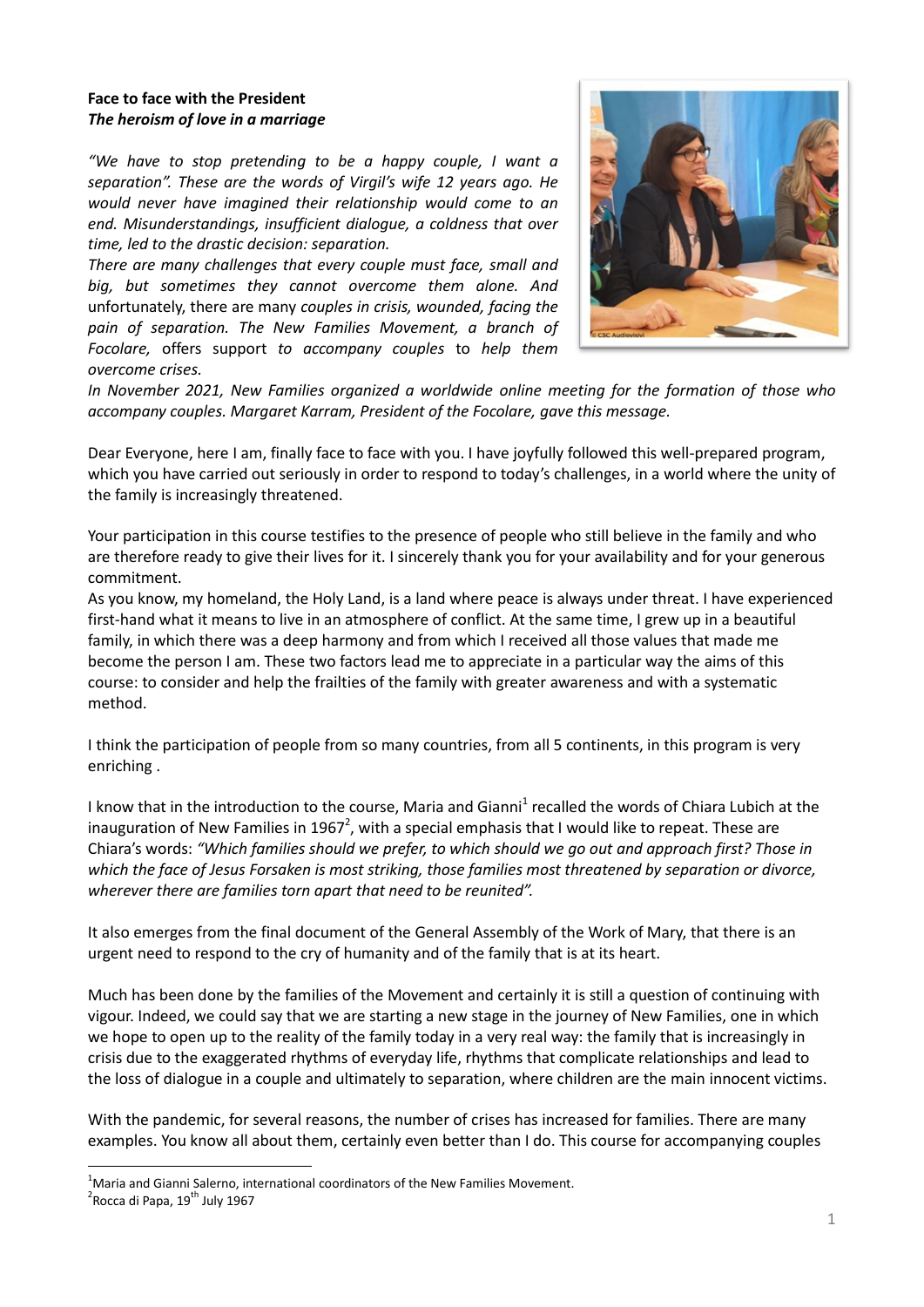in crisis and who are facing separation, confirmed to me how timely Chiara Lubich's call is and how urgent and important it is for families to commit themselves to families. Motivated families, like you, give a strong example; your unity, perhaps hard fought for every day, is an incredible testimony that heals and gives courage, it is a true gift for many other families and in particular for those wounded by the crisis or by separation.

I wanted to tell you an experience that I had when I was in the Holy Land, because while it is important that families help families, sometimes we, focolarini, can also give a hand. I remember that the families with whom we lived in the Holy Land, even if they are beautiful families, there is so much the sense of family there, suffered terribly because of the external situation of conflict, war and hatred. Their children breathed in this atmosphere too. These external causes therefore caused even more crises in couples, and also in their relationships with their children. We often found ourselves listening to these families and trying to encourage them.

I remember that we opened our home, the focolare, to welcome them, for example to invite them to dinner. And I learned this: that for these families it takes time, you can't stand there and say: now I have something else to do, we need to dedicate all the time necessary, with generosity and fully listening. Often, we didn't have the answers, but simply sharing the pain of those families with whom we were in contact at least gave them a little relief.

We used to think up all kinds of ideas to bring these families, these couples together. For example, if we had some work to do around the house, instead of calling a plumber or someone we didn't know, we would ask the husband of a couple, "Can you fix this thing that has broken down in our house?" Then after his own work, in the evening, he would come. And we thought: even if he breathes this family air in the focolare, it is not enough. Then we would call his wife and say to her, "Can you come later to pick up your husband who doesn't have the car with him?" So she came. But that was not enough, we invited them to dinner, we spent time with them. And on the way home, they talked to each other.

These are small examples to say that surely you too as families can help these families who find themselves in need even more.

## Then I wanted to share this with you too.

1

A few days ago, I took part in a course for married focolarini, married people who want to become part of the focolare. They asked us many questions about the life of the focolare, about the life of a couple, etc. One of the questions was about forgiveness and the Pact of Mercy<sup>3</sup>. I told them some of my reflections, which I would like to share with you too.

I said, it is easy to say: "We forgive each other and start over", but it can't be taken for granted. The Pact of Mercy and any Pact that is made, is always made between two people: I can make it with someone else or with God. And I thought: how do I experience this in my life? If I make a Pact of Mercy, first of all I try to forgive those who have offended me and I try to do all my part; but on the other hand, I don't have to wait for the other to forgive me. It is not that simple.

I remembered that Chiara Lubich always told us that we must love without expecting anything; the love among us must be so pure that it does not even expect to be forgiven but does all its part. And I am really convinced that Christian love is heroic. Speaking to you now, I imagine how heroic this love must be in a couple. Often, even among us, when you feel that you have been offended, judged or misunderstood for something you said or for your way of behaving, sometimes even because of your culture or your character, it is not so simple. I have experienced that it takes time to accept the fact that others did not understand me or were unable to welcome me.

 $3$  In the early days of the Focolare, Chiara Lubich and her first companions made a "Pact of Mercy" every evening, that is, to try to see each other completely new, forgetting each other's defects and covering everything with love.